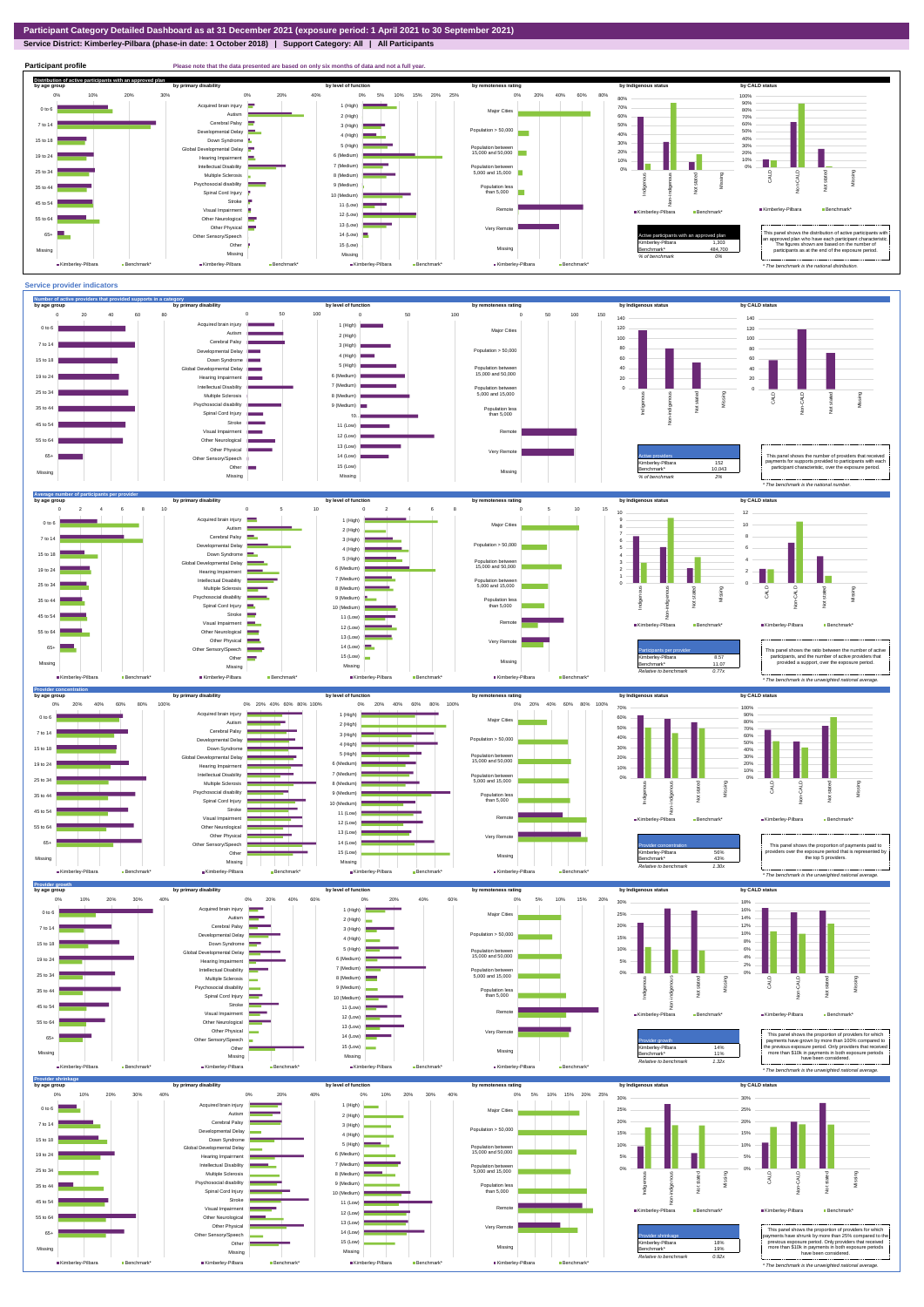**Service District: Kimberley-Pilbara (phase-in date: 1 October 2018) | Support Category: All | All Participants**



|                                | Active participants with |                                | <b>Participants</b> | Provider              | Provider | Provider         | Total plan         |                     |                    | Outcomes indicator on | Has the NDIS helped with |
|--------------------------------|--------------------------|--------------------------------|---------------------|-----------------------|----------|------------------|--------------------|---------------------|--------------------|-----------------------|--------------------------|
| <b>Support category</b>        | approved plans           | <b>Active providers</b>        | per provider        | concentration         | arowth   | shrinkage        | budgets (\$m)      | Payments (\$m)      | <b>Utilisation</b> | choice and control    | choice and control?      |
|                                |                          |                                |                     |                       |          |                  |                    |                     |                    |                       |                          |
| Core                           |                          |                                |                     |                       |          |                  |                    |                     |                    |                       |                          |
| Consumables                    | 816                      | 58                             | 14.1                | 76%                   | 0%       | 14%              | 0.9                | 0.5                 | 57%                | 55%                   | 67%                      |
| <b>Daily Activities</b>        | 628                      | 38                             | 16.5                | 88%                   | 24%      | 19%              | 19.1               | 13.1                | 68%                | 54%                   | 68%                      |
| Community                      | 716                      | 30                             | 23.9                | 88%                   | 20%      | 15%              | 9.2                | 4.3                 | 46%                | 53%                   | 66%                      |
| Transport                      | 542                      | 10                             | 54.2                | 100%                  | 0%       | 100%             | 0.8<br>.           | 0.5                 | 64%                | 55%<br>.              | 69%<br>.                 |
| Core total                     | 1.124                    | 80                             | 14.1                | 85%                   | 19%      | 19%              | 30.0               | 18.3                | 61%                | 56%                   | 65%                      |
|                                |                          |                                |                     |                       |          |                  |                    |                     |                    |                       |                          |
| <b>Capacity Building</b>       |                          |                                |                     |                       |          |                  |                    |                     |                    |                       |                          |
| <b>Choice and Control</b>      | 819                      | 38                             | 21.6                | 87%                   | 8%       | 0%               | 0.8                | 0.6                 | 82%                | 55%                   | 60%                      |
| <b>Daily Activities</b>        | 1.247                    | 58                             | 21.5                | 82%                   | 23%      | 9%               | 10.2               | 5.7                 | 56%                | 55%                   | 64%                      |
| Employment                     | 95                       |                                | 13.6                | 100%                  | 0%       | 100%             | 0.7                | 0.1                 | 14%                | 52%                   | 58%                      |
| Relationships                  | 142                      | 16                             | 8.9                 | 84%                   | 0%       | 50%              | 0.8                | 0.2                 | 26%                | 26%                   | 54%                      |
| Social and Civic               | 165<br><b>Contract</b>   | <b>Contract Contract</b><br>14 | 11.8                | 96%                   | 25%      | 25%              | 1.3                | 0.3                 | 24%                | 52%                   | 64%                      |
| <b>Support Coordination</b>    | 1.246<br>.               | 60<br>--------                 | 20.8                | 72%<br>-------------- | 26%      | 9%               | 3.9                | 24                  | 54%                | 55%                   | 64%<br>                  |
| <b>Capacity Building total</b> | 1.300                    | 101                            | --------<br>12.9    | 75%                   | 13%      | ---------<br>11% | ----------<br>17.7 | ------------<br>9.0 | <br>51%            | <br>55%               | 64%                      |
| Capital                        |                          |                                |                     |                       |          |                  |                    |                     |                    |                       |                          |
|                                |                          |                                |                     |                       |          |                  |                    |                     |                    |                       |                          |
| Assistive Technology           | 320                      | 34                             | 9.4                 | 68%                   | 0%       | 20%              | 1.6                | 0.4                 | 24%                | 67%                   | 71%                      |
| Home Modifications             | 12<br>-----              |                                | 0.0                 | 0%<br>------          | 0%<br>   | 0%               | 0.0<br>.           | 0.0                 | 66%<br>            | 67%<br>-------        | 80%<br>-----             |
| <b>Capital total</b>           | 321                      | 34                             | 9.4                 | 68%                   | $0\%$    | 20%              | 1.6                | 0.4                 | 25%                | 67%                   | 70%                      |
| Missina                        |                          |                                | 0.0                 | 0%                    | 0%       | 0%               | 0.0                | 0.0                 | 0%                 | 0%                    | 0%                       |
| All support categories         | 1.303                    | 152                            | 8.6                 | 77%                   | 14%      | 18%              | 49.3               | 27.8                | 56%                | 55%                   | 64%                      |

Note: Only the major support categories are shown.<br>Note: Capacity Building total individual Wellbeing, Home Living and Lifelong Learning although these support categories are not shown.<br>Note: A utilisation rate may be abov

| <b>Indicator definitions</b>                                                                                                                        |                                                                                                                                                                                                                                                                                                                                                                                                                                                                                                                                                                                                                                                                                                                                                                                                                 |
|-----------------------------------------------------------------------------------------------------------------------------------------------------|-----------------------------------------------------------------------------------------------------------------------------------------------------------------------------------------------------------------------------------------------------------------------------------------------------------------------------------------------------------------------------------------------------------------------------------------------------------------------------------------------------------------------------------------------------------------------------------------------------------------------------------------------------------------------------------------------------------------------------------------------------------------------------------------------------------------|
| Active participants with approved plans                                                                                                             | Number of active participants who have an approved plan and reside in the service district / have supports relating to the support category in their plan.                                                                                                                                                                                                                                                                                                                                                                                                                                                                                                                                                                                                                                                      |
| <b>Active providers</b><br><b>Participants per provider</b><br><b>Provider concentration</b><br><b>Provider growth</b><br><b>Provider shrinkage</b> | Number of providers that received payments for supports provided to participants within the service district / support category, over the exposure period,<br>Ratio between the number of active participants and the number of active providers.<br>Proportion of provider payments over the exposure period that were paid to the top 10 providers.<br>Proportion of providers for which payments have grown by more than 100% compared to the previous exposure period. Only providers that received more than \$10k in payments in both exposure periods have been considered.<br>Proportion of providers for which payments have shrunk by more than 25% compared to the previous exposure period. Only providers that received more than \$10k in payments in both exposure periods have been considered. |
| <b>Total plan budgets</b><br><b>Payments</b><br><b>Utilisation</b>                                                                                  | Value of supports committed in participant plans for the exposure period.<br>Value of all payments over the exposure period, including payments to providers, payments to participants, and off-system payments (in-kind and Younger People In Residential Aged Care (YPIRAC)).<br>Ratio between payments and total plan budgets.                                                                                                                                                                                                                                                                                                                                                                                                                                                                               |
| Outcomes indicator on choice and control<br>Has the NDIS helped with choice and control?                                                            | Proportion of participants who reported in their most recent outcomes survey that they choose who supports them.<br>Proportion of participants who reported in their most recent outcomes survey that the NDIS has helped with choice and control.                                                                                                                                                                                                                                                                                                                                                                                                                                                                                                                                                              |
|                                                                                                                                                     | The green dots indicate the top 10 percentile of service districts / support categories when ranked by performance against benchmark for the given metric. In other words, performing relatively well under the given metric.<br>The red dots indicate the bottom 10 percentile of service districts / support categories when ranked by performance against benchmark for the given metric. In other words, performing relatively poorly under the given metri                                                                                                                                                                                                                                                                                                                                                 |
|                                                                                                                                                     | Note: A higher score is considered to be 'good' performance under some metrics. For example, a high utilisation rate is a sign of a functioning market where participants have access to the supports they need.<br>For other metrics, a lower score is considered to be 'good' performance. For example, a low provider concentration is a sign of a competitive market.                                                                                                                                                                                                                                                                                                                                                                                                                                       |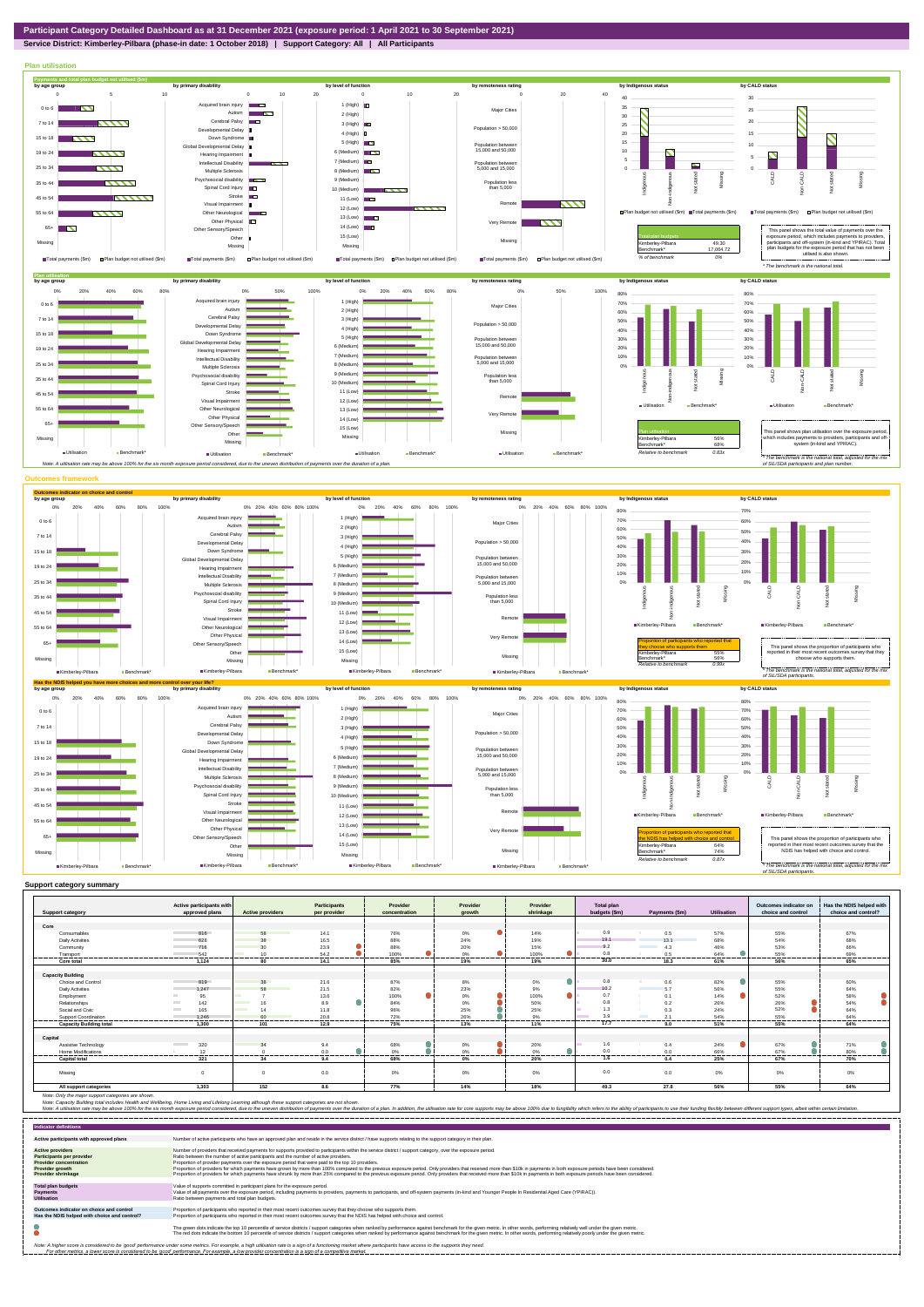## **Service District: Kimberley-Pilbara (phase-in date: 1 October 2018) | Support Category: All | Participants Receiving SIL/SDA**



**Participant profile Please note that the data presented are based on only six months of data and not a full yer. Distribution of active participants with an approved plan** by age group by primary disability by remoteness rating by hdigenous status by CALD status 0% 20% 40% 60% 80% 0% 20% 40% 60% 0% 20% 40% 60% 0% 20% 40% 60% 80% 120% 100% ed brain injury 90% 1 (High) 0 to 6 Major Cities 100% 80% Autism 2 (High) 70% 80% Cerebral Palsy 60% 7 to 14 3 (High) nental Delay Population > 50,000 **Contract** 60% 40% 50% 4 (High) Down Syndrome 15 to 18 5 (High) 30% 40% evelopmental Delay Population between 15,000 and 50,000 6 (Medium) 10% 20% 19 to 24 20% Hearing Impairment 7 (Medium) Intellectual Disability 0% Population between 5,000 and 15,000 0% 25 to 34 Multiple Sclerosis 8 (Medium) CALD Non-CALD Missing ndigenous Not stated Not stated Non-indigenous .<br>cial disability Missing 9 (Medium) 35 to 44 Population less than 5,000 Spinal Cord Injury Indigenous 10 (Medium) Stroke 45 to 54 - š 11 (Low) Kimberley-Pilbara Benchmark Visual Impairment Remote Kimberley-Pilbara Benchmark 12 (Low)  $\blacksquare$ 55 to 64 Other Neurological 13 (Low) Other Physical Very Remote  $14$  (Low) Active participants with an approved plan This panel shows the distribution of active participants with in an approved plan who have each participant characteristic. 65+ r Sensory/Speech Other 15 (Low) Kimberley-Pilbara 26 The figures shown are based on the number of participants as at the end of the exposure period. Missing Benchmark\* 27,355 Missing Missing Missing *% of benchmark 0%* Kimberley-Pilbara Benchmark\* Kimberley-Pilbara Benchmark  $\blacksquare$  Kimberley-Pilbara  $\blacksquare$  Ben Kimberley-Pilbara Benchmark *\* The benchmark is the national distribution of participants receiving SIL/SDA only.*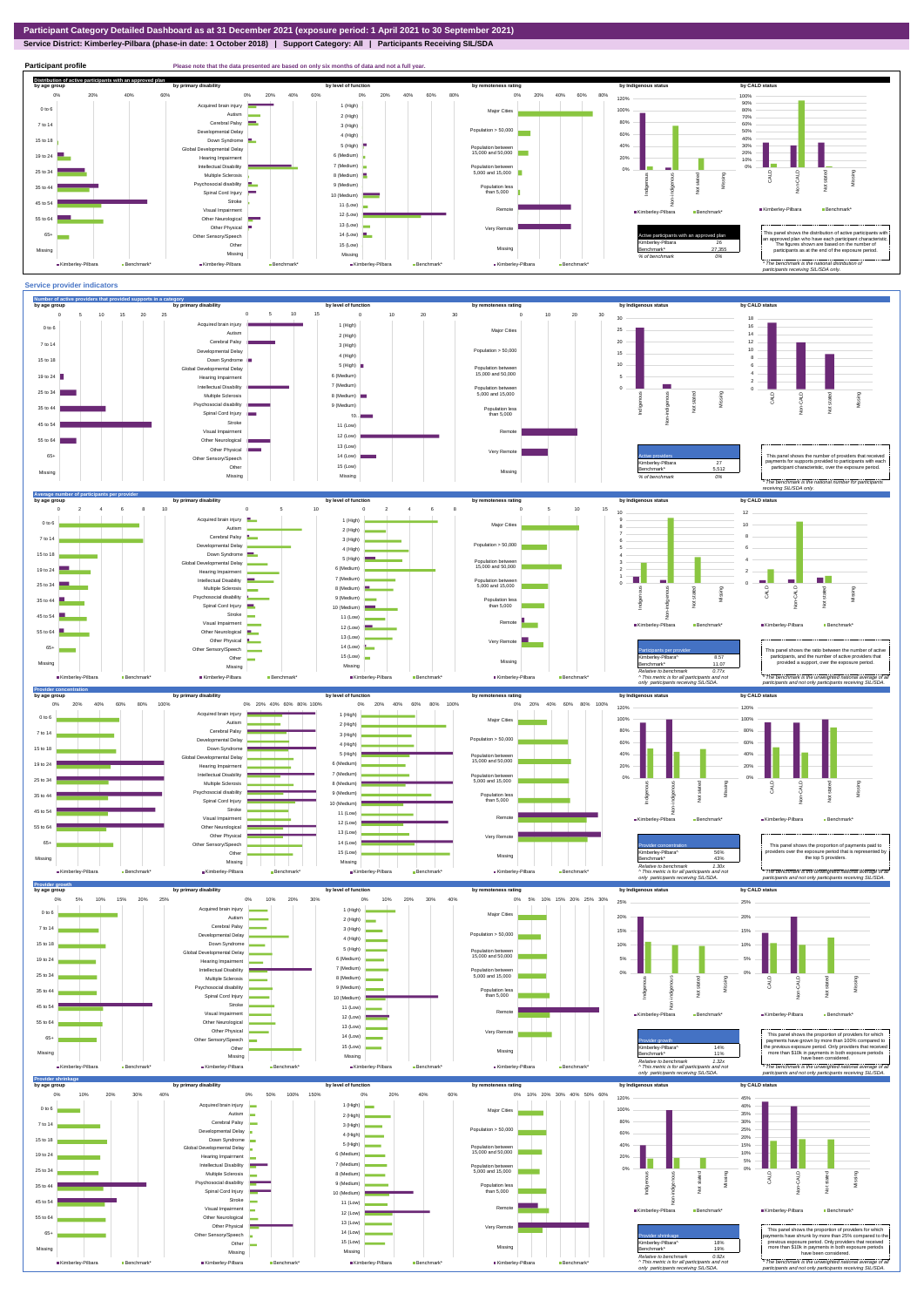

**Service District: Kimberley-Pilbara (phase-in date: 1 October 2018) | Support Category: All | Participants Receiving SIL/SDA**



| <b>Support category</b>        | Active participants with<br>approved plans | <b>Active providers</b> | <b>Participants</b><br>per provider | Provider<br>concentration | Provider<br>arowth | Provider<br>shrinkage | <b>Total plan</b><br>budgets (\$m) | Payments (\$m)       | <b>Utilisation</b> | Outcomes indicator on<br>choice and control | Has the NDIS helped with<br>choice and control? |
|--------------------------------|--------------------------------------------|-------------------------|-------------------------------------|---------------------------|--------------------|-----------------------|------------------------------------|----------------------|--------------------|---------------------------------------------|-------------------------------------------------|
|                                |                                            |                         |                                     |                           |                    |                       |                                    |                      |                    |                                             |                                                 |
| Core                           |                                            |                         |                                     |                           |                    |                       |                                    |                      |                    |                                             |                                                 |
| Consumables                    | 22                                         | 12                      | 1.8                                 | 100%                      | 0%                 | 0%                    | 0.0                                | 0.0                  | 78%                | 19%                                         | 61%                                             |
| <b>Daily Activities</b>        | 26                                         | 8                       | 3.3                                 | 100%                      | $0\%$              | 40%                   | 5.0                                |                      | 89%                | 24%                                         | 62%                                             |
| Community                      | 25                                         |                         | 3.6                                 | 100%                      | 0%                 | 0%                    | 0.8                                | <b>The Co</b><br>0.6 | 76%                | 25%                                         | 60%                                             |
| Transport                      | 22                                         |                         | 11.0                                | 100%                      | 0%                 | 0%                    | 0.0                                | 0.0                  | 32%                | 29%                                         | 71%                                             |
| Core total                     | ---------<br>26                            | 16                      | -------<br>1.6                      | <br>.<br>100%             | --------<br>17%    | .<br>33%              | <br>5.9                            | 5.1                  | -------<br>87%     | -------<br>24%                              | <br>62%                                         |
|                                |                                            |                         |                                     |                           |                    |                       |                                    |                      |                    |                                             |                                                 |
| <b>Capacity Building</b>       |                                            |                         |                                     |                           |                    |                       |                                    |                      |                    |                                             |                                                 |
| Choice and Control             | 12                                         |                         | 2.0                                 | 100%                      | $0\%$              | 0%                    | 0.0                                | 0.0                  | 82%                | 45%                                         | 67%                                             |
| <b>Daily Activities</b>        | 26                                         | 10                      | 2.6                                 | 100%                      | $0\%$              | 0%                    | 0.2                                | 0.2                  | 85%                | 24%                                         | 62%                                             |
| Employment                     |                                            |                         | 0.0                                 | 0%                        | $0\%$              | $0\%$                 | 0.0                                | 0.0                  | $0\%$              | 100%                                        | 0%                                              |
| Relationships                  | <b>Contract Contract</b>                   |                         |                                     | 100%                      | 0%                 | 0%                    | 0.1                                | 0.0                  | 37%                | 14%                                         | 33%                                             |
| Social and Civic               |                                            |                         | 0.0                                 | 0%                        | $0\%$              | 0%                    | 0.0                                | 0.0                  | 0%                 | 0%                                          | 0%                                              |
| <b>Support Coordination</b>    | 26                                         | $\Omega$                | 2.9                                 | 100%<br>--------          | 50%                | 50%                   | 0.1                                | 0.1                  | 65%                | 24%                                         | 62%                                             |
| <b>Capacity Building total</b> | .<br>26                                    | 17                      | --------<br>1.5                     | 96%                       | --------<br>25%    | .<br>50%              | -----<br>0.4                       | 0.3                  | ------<br>67%      | --------<br>24%                             | .<br>62%                                        |
|                                |                                            |                         |                                     |                           |                    |                       |                                    |                      |                    |                                             |                                                 |
| Capital                        |                                            |                         |                                     |                           |                    |                       |                                    |                      |                    |                                             |                                                 |
| Assistive Technology           | 15                                         |                         | 3.0                                 | 100%                      | 0%                 | 0%                    | 0.1                                | 0.0                  | 27%                | 36%                                         | 73%                                             |
| Home Modifications             |                                            |                         | 0.0<br>.                            | 0%                        | $0\%$<br>-------   | 0%<br>.               | 0.0<br>                            | 0.0<br>--------      | $0\%$<br>------    | 0%<br>-------                               | 100%                                            |
| <b>Capital total</b>           | 15                                         |                         | 3.0                                 | 100%                      | 0%                 | 0%                    | 0.1                                | 0.0                  | 25%                | 36%                                         | 73%                                             |
| Missing                        |                                            | $\Omega$                | 0.0                                 | $0\%$                     | $0\%$              | 0%                    | 0.0                                | 0.0                  | $0\%$              | 0%                                          | 0%                                              |
| All support categories         | 26                                         | 27                      | 1.0                                 | 98%                       | 20%                | 40%                   | 6.5                                | 5.5                  | 84%                | 24%                                         | 62%                                             |

Note: Only the major support categories are shown.<br>Note: Capacity Building total individual Wellbeing, Home Living and Lifelong Learning although these support categories are not shown.<br>Note: A utilisation rate may be abov

| <b>Indicator definitions</b>                                                                                                                        |                                                                                                                                                                                                                                                                                                                                                                                                                                                                                                                                                                                                                                                                                                                                                                                                                 |
|-----------------------------------------------------------------------------------------------------------------------------------------------------|-----------------------------------------------------------------------------------------------------------------------------------------------------------------------------------------------------------------------------------------------------------------------------------------------------------------------------------------------------------------------------------------------------------------------------------------------------------------------------------------------------------------------------------------------------------------------------------------------------------------------------------------------------------------------------------------------------------------------------------------------------------------------------------------------------------------|
| Active participants with approved plans                                                                                                             | Number of active participants who have an approved plan and reside in the service district / have supports relating to the support category in their plan.                                                                                                                                                                                                                                                                                                                                                                                                                                                                                                                                                                                                                                                      |
| <b>Active providers</b><br><b>Participants per provider</b><br><b>Provider concentration</b><br><b>Provider growth</b><br><b>Provider shrinkage</b> | Number of providers that received payments for supports provided to participants within the service district / support category, over the exposure period.<br>Ratio between the number of active participants and the number of active providers.<br>Proportion of provider payments over the exposure period that were paid to the top 10 providers.<br>Proportion of providers for which payments have grown by more than 100% compared to the previous exposure period. Only providers that received more than \$10k in payments in both exposure periods have been considered.<br>Proportion of providers for which payments have shrunk by more than 25% compared to the previous exposure period. Only providers that received more than \$10k in payments in both exposure periods have been considered. |
| <b>Total plan budgets</b><br><b>Payments</b><br><b>Utilisation</b>                                                                                  | Value of supports committed in participant plans for the exposure period.<br>Value of all payments over the exposure period, including payments to providers, payments to participants, and off-system payments (in-kind and Younger People In Residential Aged Care (YPIRAC)).<br>Ratio between payments and total plan budgets.                                                                                                                                                                                                                                                                                                                                                                                                                                                                               |
| Outcomes indicator on choice and control<br>Has the NDIS helped with choice and control?                                                            | Proportion of participants who reported in their most recent outcomes survey that they choose who supports them.<br>Proportion of participants who reported in their most recent outcomes survey that the NDIS has helped with choice and control.                                                                                                                                                                                                                                                                                                                                                                                                                                                                                                                                                              |
|                                                                                                                                                     | The green dots indicate the top 10 percentile of service districts / support categories when ranked by performance against benchmark for the given metric. In other words, performing relatively well under the given metric.<br>The red dots indicate the bottom 10 percentile of service districts / support categories when ranked by performance against benchmark for the given metric. In other words, performing relatively poorly under the given metri                                                                                                                                                                                                                                                                                                                                                 |
|                                                                                                                                                     | Note: A higher score is considered to be 'good' performance under some metrics. For example, a high utilisation rate is a sign of a functioning market where participants have access to the supports they need.<br>For other metrics, a lower score is considered to be 'good' performance. For example, a low provider concentration is a sign of a competitive market.                                                                                                                                                                                                                                                                                                                                                                                                                                       |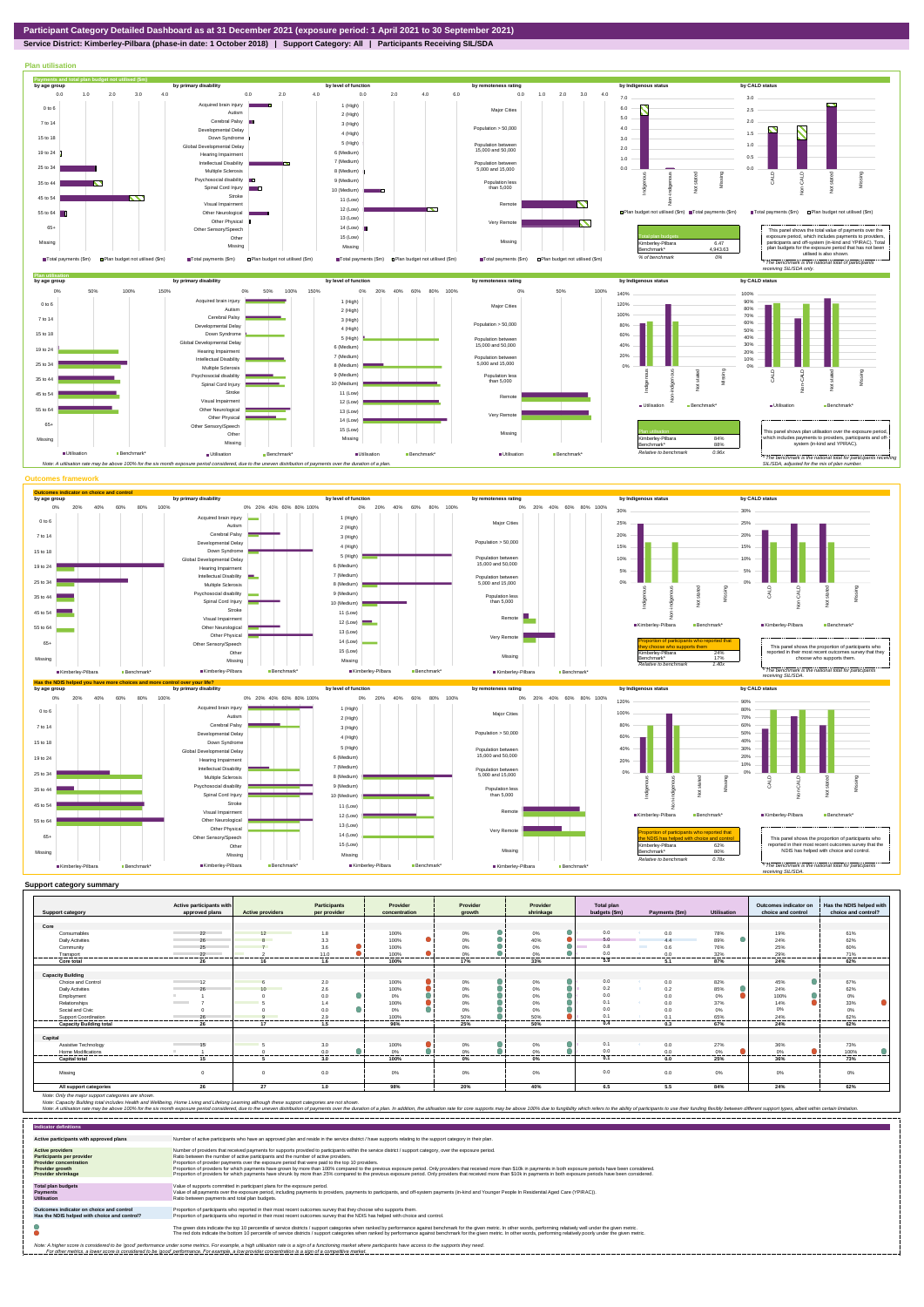**Service District: Kimberley-Pilbara (phase-in date: 1 October 2018) | Support Category: All | Participants Not Receiving SIL/SDA**